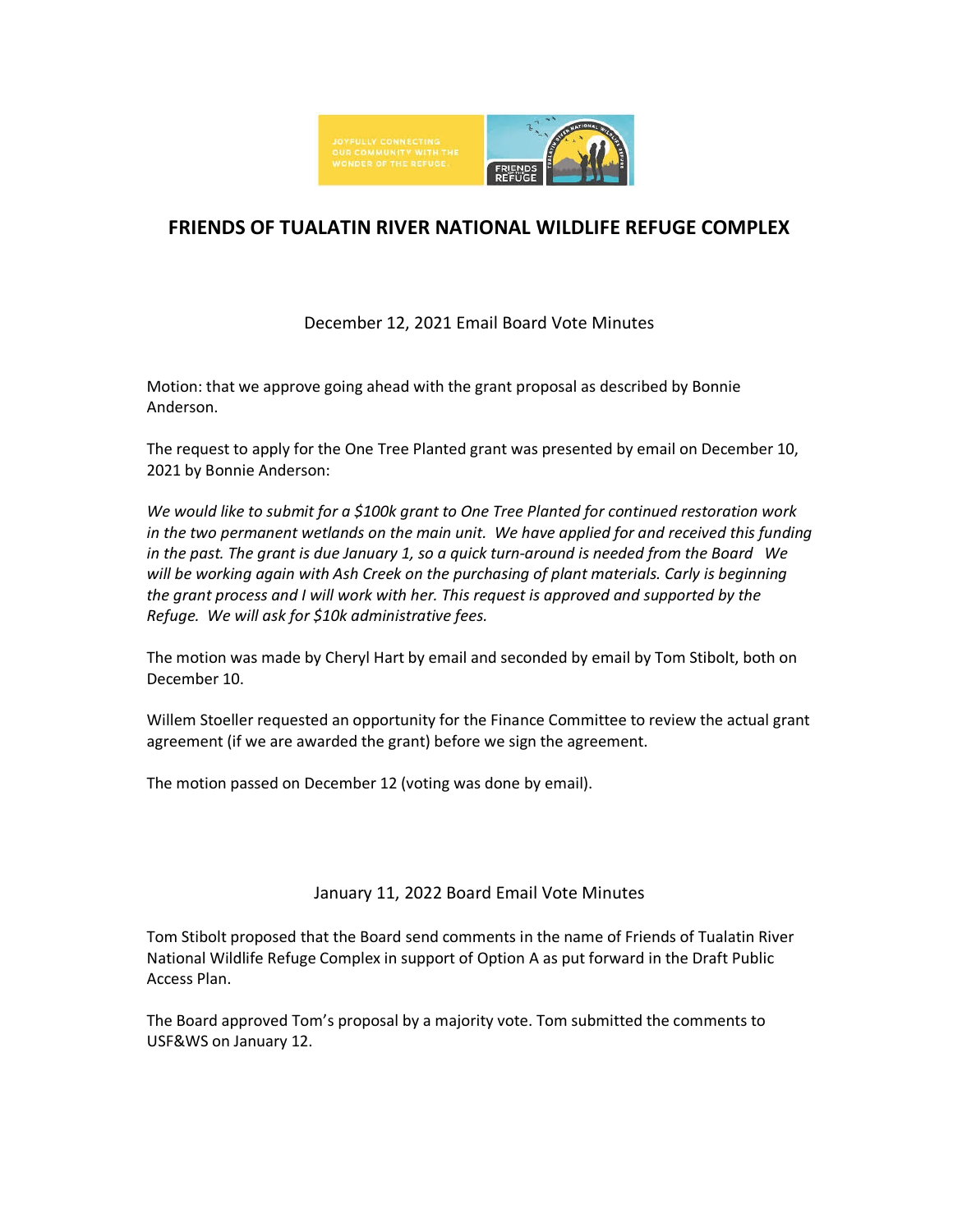# January 25, 2022 Board Meeting Minutes

The meeting was held via Zoom.

**Present:** Bonnie Anderson, Michael Boreing, Dawn Carovano, Alan Christensen, Michael Dunlap, Cheryl Hart, Tom Hartz, Sharon Miller, Keith Palevsky, Tom Stibolt, Willem Stoeller, Irene Vlach.

Staff: Natalie Balkam, Eva Kristofik.

#### **I. Quorum**

We have a quorum (8 directors required).

#### **II. Excused Absences:** Phyllis Millan

**Unexcused:** Keith Mays.

- **III. Call to Order (6:23)**
- **IV. Welcome, Roll Call and Introduction**
- **V. Approval of Agenda**

#### **VI. Approval of last meeting's minutes**

Motion to approve the minutes of the meeting of 11-23-2021 as well as the minutes of the Executive Session of 11-23-2021:

- 1. Keith
- 2. Tom H

Passed. (Bonnie recused herself).

#### **VII. Committee Reports Consent Agenda**

The following reports were upload for review by Friday January 21:

#### **Standing Committee Reports:**

- Financial Reports
- Finance Committee Report
- "Photo Society" Report
- Governance Report
- IT Report
- Membership Committee Report
- Store Manager Report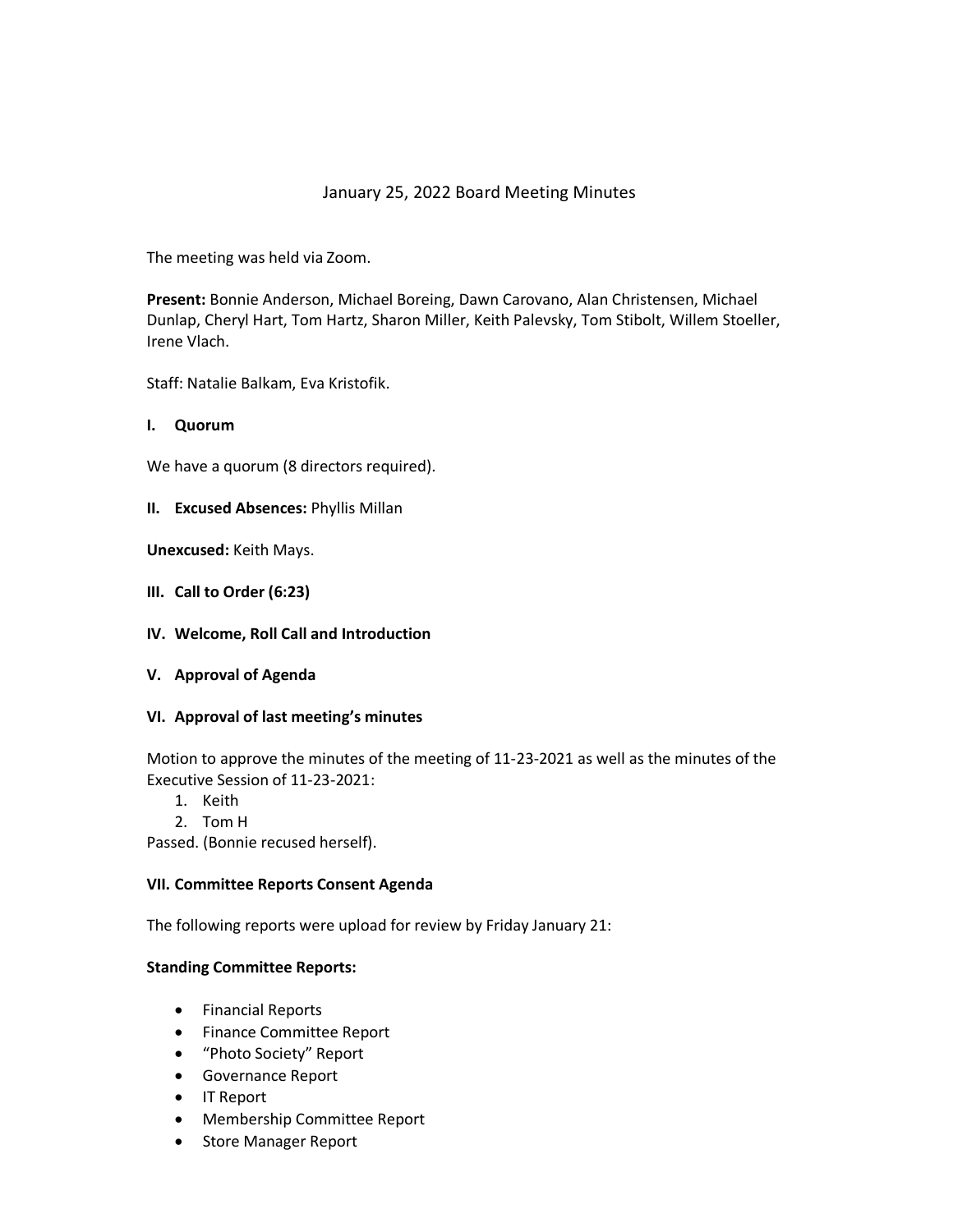# **Reports from Refuge:**

• Visitor Services Report

#### **Additional Reports:**

• No additional reports.

Motion to approve the Consent Agenda and the Reports:

- 1. Alan
- 2. Keith

It was decided that in the future the agenda will again list the expected reports. The Secretary will verbally list the reports that were received before a motion is made to approve the Consent Agenda. The reports will be uploaded to a dedicated folder in the Google drive, separate from other documents pertaining to the upcoming meeting. We reaffirmed that all documents are to be uploaded to the Google Drive no later than the close of the business day on the Friday preceding an upcoming board meeting. The uploaded documents are to be labeled with the subject matter (name of committee) preceding the date, for ease of identification.

All board member received a copy of Form 990 for 2020. Willem is assuming that there will not be any further comments on the 990 and that he can submit it to the IRS.

A motion will be made at the February meeting to officially transition the role of treasurer to Michael Dunlap, as the formal training of Michael for his role has treasurer has been completed.

Passed.

# **VIII. Reports**

a. President – Tom S.

Tom has not yet been able to meet with Rebecca Chuck.

- b. Project Leader Rebecca Chuck and/or Deputy Refuge Project Leader Eva Kristofik
	- The return of USF&WS staff to the office has been pushed back to the end of April.
	- The restoration of Chicken Creek is completed.
	- Hunting at Wapato Lake will be ending at the end of the month. Tomorrow, January 26, Rebecca will do a Zoom presentation on the Public Access Plan, followed by Q&A.
	- Going forward, communicate with USF&WS staff through either Bonnie, or Tom S., unless the subject matter is related to a project on which you are working within an existing team including USF&W staff.
- c. Refuge Staff introductions and Update: Natalie Balkam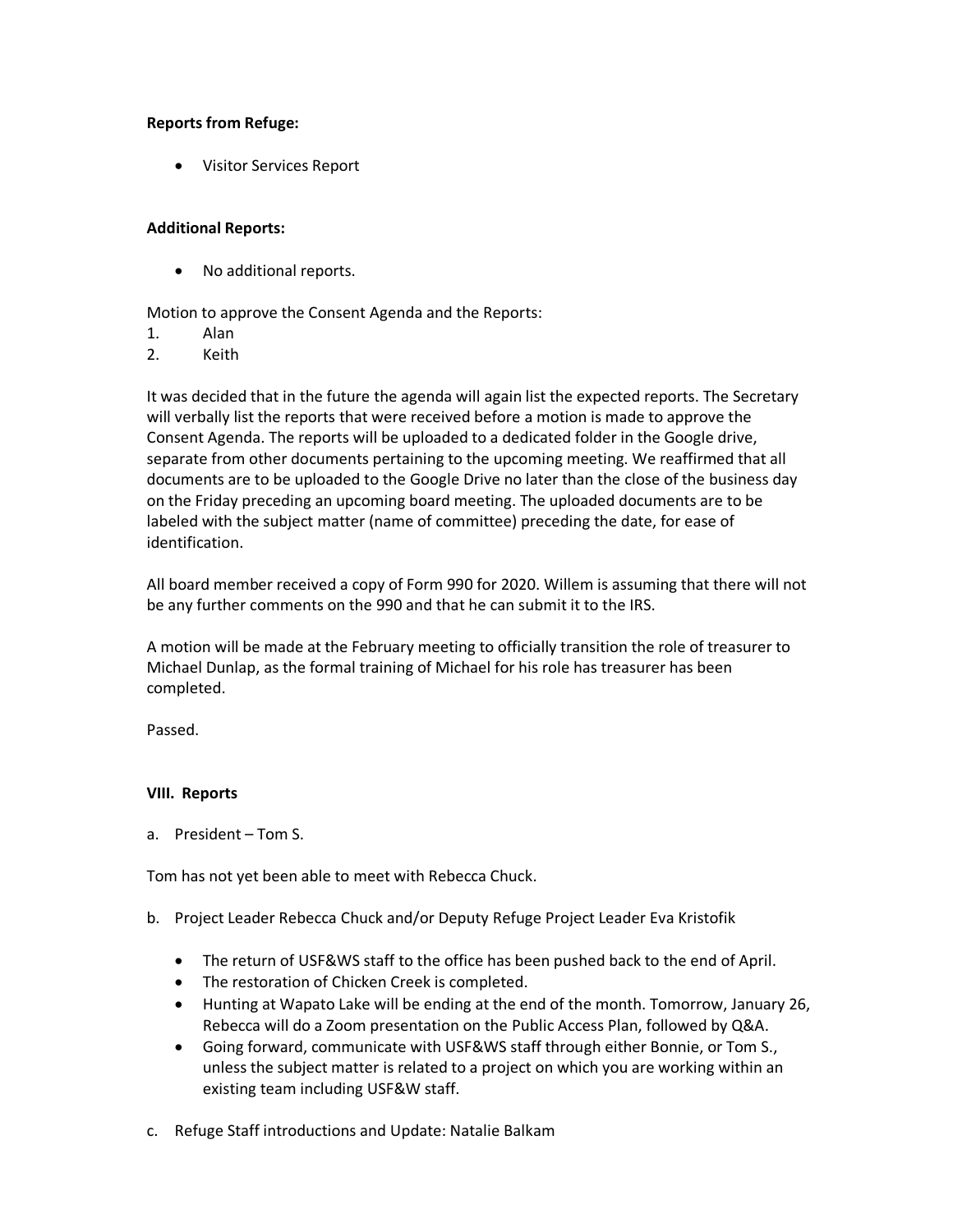Natalie is working with Todd on a plan to bring back volunteers to the Refuge when the pandemic allows to do so. The Service will unveil a new website next month.

d. Board Governance Training – Reading our Financial Reports: Keith P.

Keith made a presentation on financial statement as part of on-going training for board members.

He will present the second part of his material at the February meeting. He will send the presentation to all.

# IX. **Old Business**

a. Action Items from previous meetings:

Items that were not dealt with electronically:

- Was Tom able to meet with Rebecca?
- Any news from Chad Brown? Letter drafted by Alan, Keith and Tom H.?
- Need to get cost from Chad. Letter is drafted. A copy is in board folder. Comment to Tom. S.
- Set up of a fundraising, marketing and outreach committee.
- Are we asking members to again indicate their interests in volunteering when they renew their membership? Phyllis ad Dawn are currently reviewing the forms.
- Find contact at the City of Sherwood
- Address implementation of Board of Directors Recruitment, Training and Mentoring Guidelines – done?

Keith reported that the draft of a letter to Chad Brown is completed. The letter is asking for his help in identifying potential areas of engagement and inquiring about the cost for his services. It is in the Google drive folder. Please submit comments on the draft to Tom S.

b. All Board Retreat (3/6/22): Discussion on comfort level of meeting in person – do we move to a new date? Tom S.

The board members are not comfortable meeting in person in early March. Bonnie will send options for alternate dates in April.

c. Update on Tonquin Quarry: Cheryl

Motion to approve sending a letter to our national delegation seeking their assistance in protecting the Refuge:

- 1. Cheryl
- 2. Tom H.

Passed.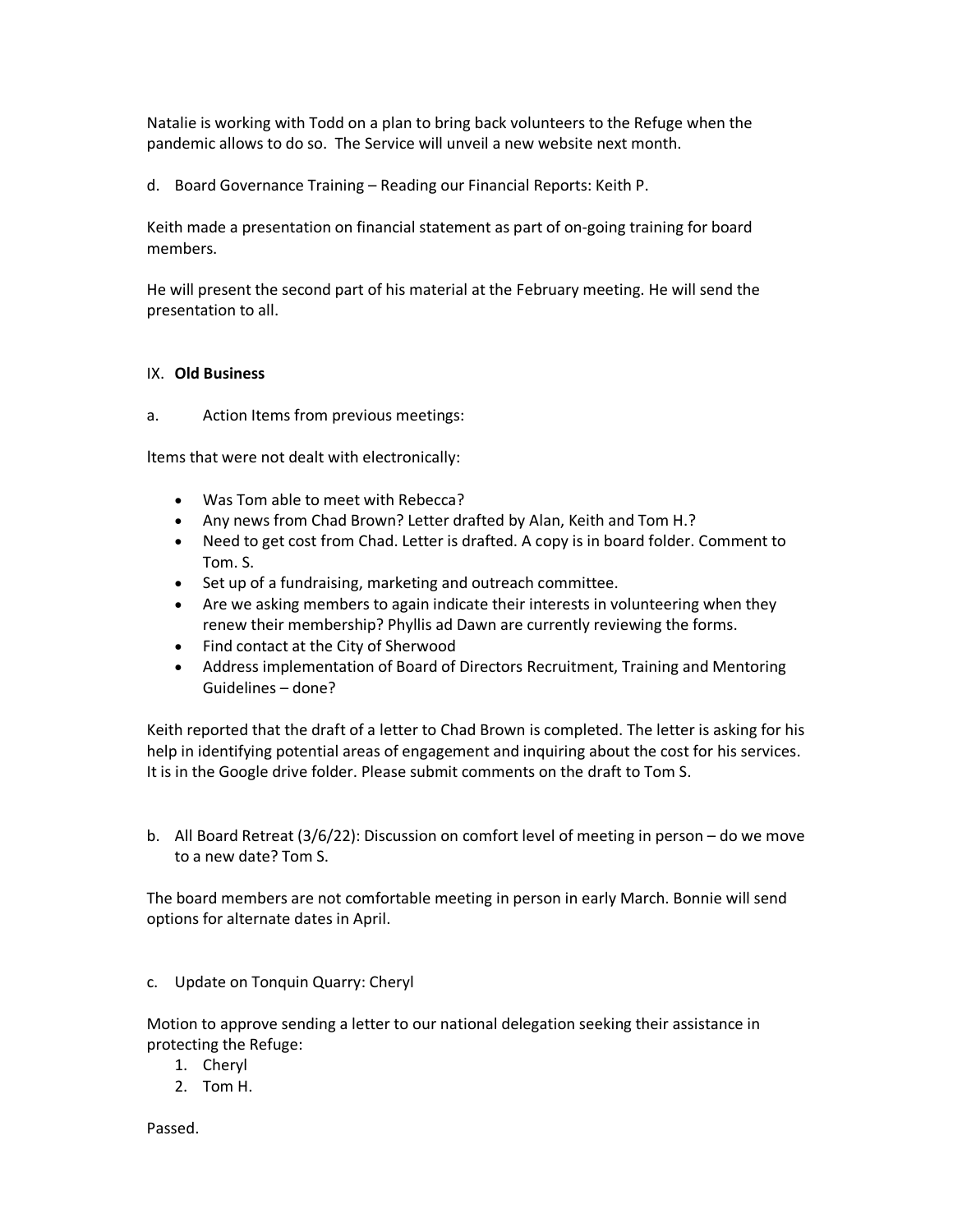Eva will work with Bonnie on organizing a field trip to the unit adjacent to the proposed quarry.

d. Update on WLNWR Public Use Comments: Tom S.

Tom sent comments on behalf of the Friends reflecting the support of the majority of the Board for Alternative A.

e. Any other old business

# **X. New Business**

a. Ratification of vote of Board Member Michael Boreing (assignment of mentor)

Motion to appoint Michael Boreing to the Board of the Friends:

- 1. Irene
- 2. Keith

Passed (Michael B. recused himself).

Alan will serve as a mentor to Michael. Bonnie will also meet with him.

# b. Procedure for urgent email voting: Sharon

Motion to accept the Procedure as drafted:

- 1. Keith
- 2. Willem

It was emphasized that email voting should be a last resort when it is impossible to convene an emergency Zoom meeting.

Passed.

c. Board Skill Set: Timeline for Recruitment and Mentoring: Alan

Board members are asked to fill out the form for the self-assessment of the skill set sent by Bonnie and to return it to her by February 15. Feel free not to answer all questions, or to add additional information. The information of these documents will be used at the retreat. Only record skills you are willing to use in the context of the Friends.

d. Annual Conflict of Interest is Due to Bonnie – email signature by 2/1/2022

e. February 5<sup>th</sup> Walk for Directors – Chicken Creek Project: Bonnie

Please RSVP ASAP to Bonnie. Meet at 9am on the plaza.